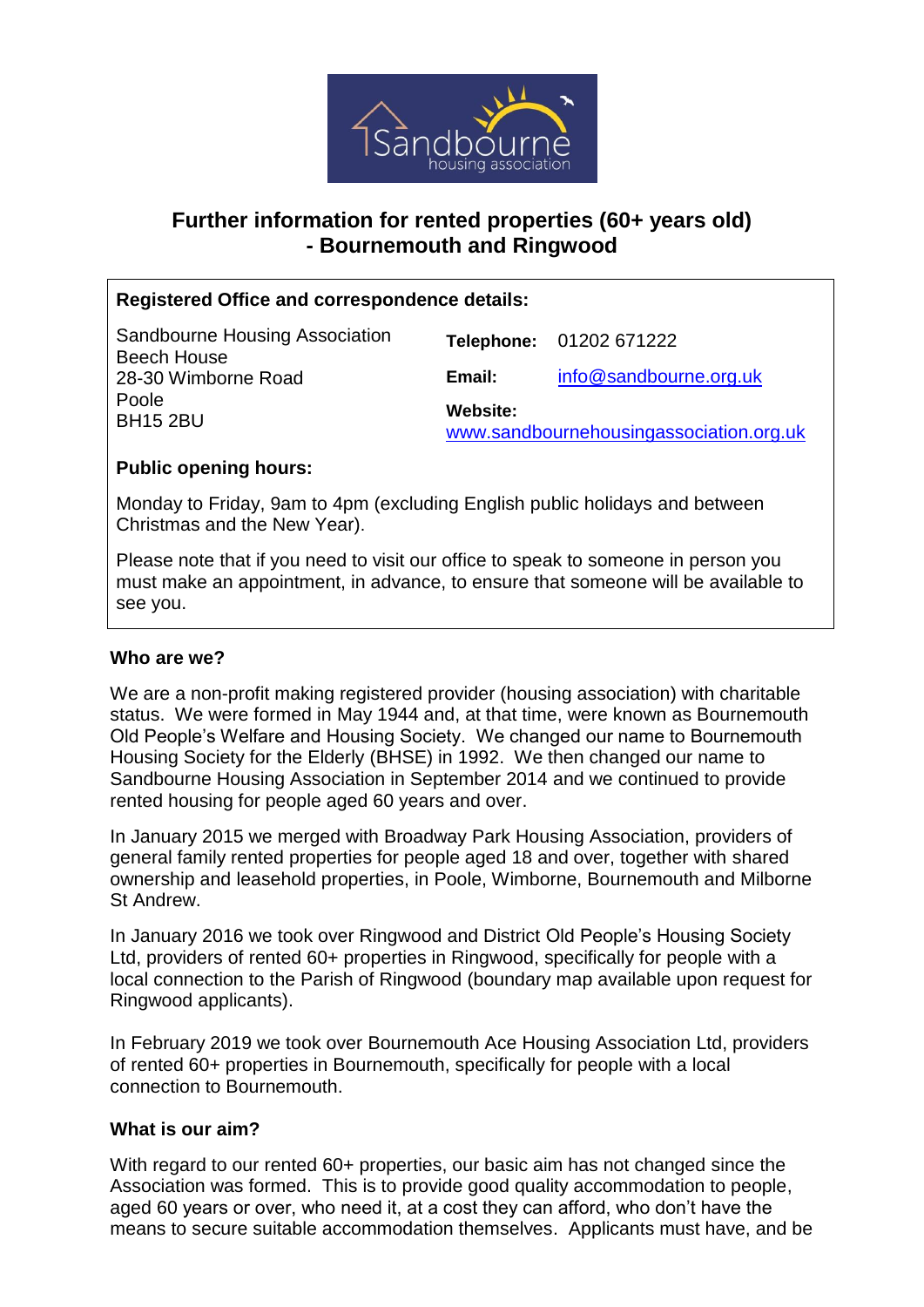able to evidence, that they have a local connection within the Bournemouth, Christchurch and Poole Council, effective from 1 April 2019, or the Parish of Ringwood administrative areas to qualify to be considered.

#### **How do we operate?**

The work of Sandbourne Housing Association is governed by a Board, all of whom serve in an entirely voluntary capacity. The day-to-day work of the Association is carried out by paid staff, covering all the management, administration, finance and property requirements of the business and for our residents.

#### **What do we offer?**

We own:

- 189 rented 60+ flats and 32 extra care rented 50+ flats for the physically frail people, at four sites in Bournemouth (see our website for more information and locations). All of these are designed for independent living as we no longer have support staff on site (except our extra care scheme at Craigleith) and, therefore, applicants must arrange for their own care/carers and/or support.
- 45 rented 60+ properties in Ringwood, which have the benefit of an emergency call monitoring service (new tenants may be given the choice to opt out of that service) but tenants must arrange for their own care/carers and/or support.
- 156 general family rented properties across Bournemouth, Milborne St Andrew, Poole and Wimborne, along with shared ownership and leasehold properties.

#### **What you need to do?**

For both Bournemouth and Ringwood applicants for our rented 60+ properties (minimum age 60) – we hold our own waiting list for these properties so please complete the application form and monitoring form (available on our website or enclosed herewith) and return them to the registered office address (Sandbourne Housing Association, Beech House, 28-30 Wimborne Road, Poole, BH15 2BU). We aim to respond to your application within ten working days of receipt.

Bournemouth Extra Care (Craigleith) applicants (minimum age 50) – you should contact the Council's Social Services Team who will assess your needs and make nominations to us when we have a vacancy.

General family rented 18+ housing - applicants have to apply through 'Homechoice' [\(www.dorsethomechoice.org\)](http://www.dorsethomechoice.org/) as we don't hold waiting lists for those properties.

#### **Where are our rented 60+ flats?**

#### **Bournemouth (Southbourne) Properties:**

All set in landscaped communal gardens with non-allocated tenant parking and designated disabled parking. All have passenger lifts, door entry system and 24-hour, 7 days a week, 365 days a year emergency call facilities linked to a Careline system (new tenants may be given a choice to opt out of that service). Our properties are located at: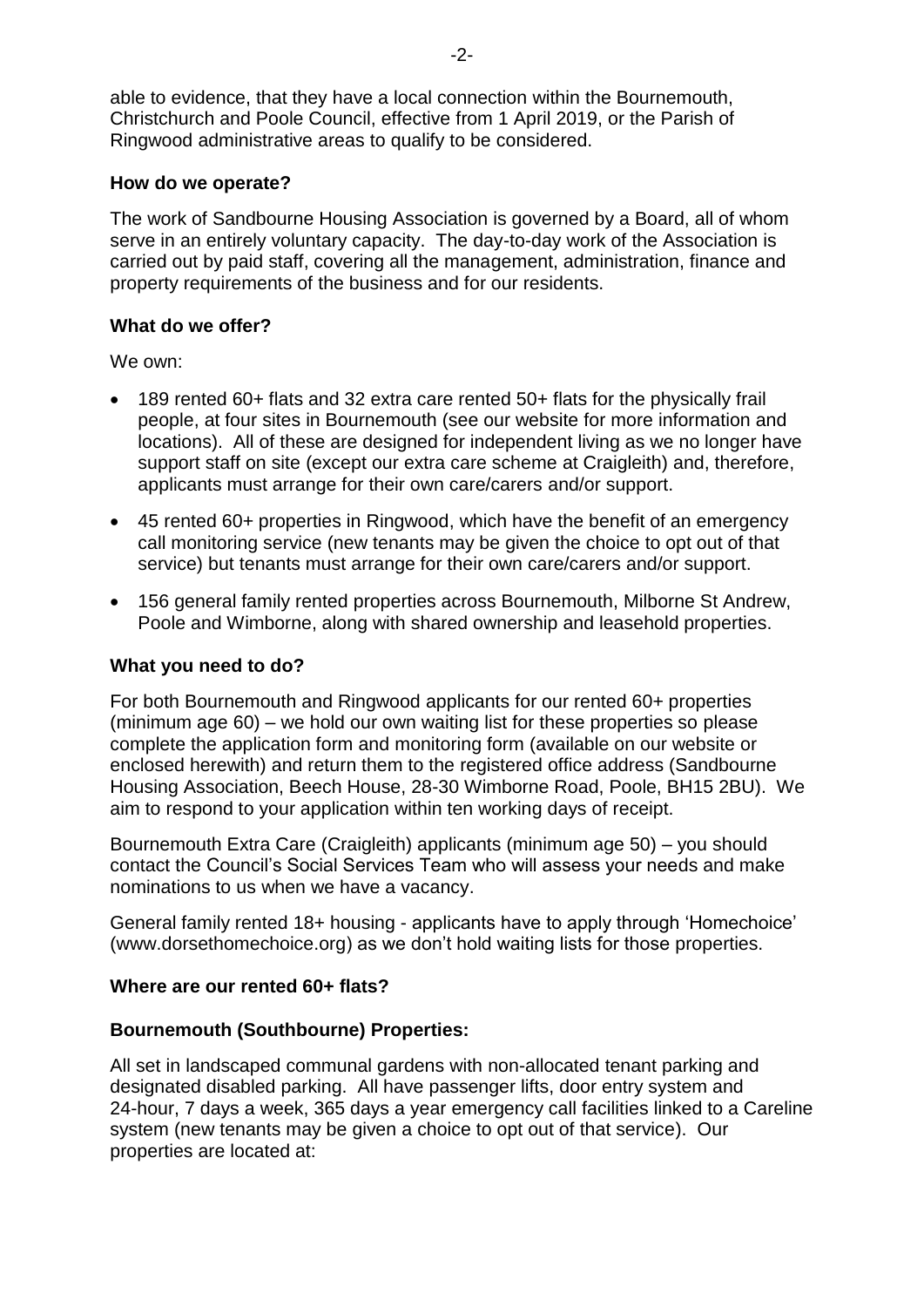| <b>Stourwood Avenue, Southbourne</b> |                                                                     |                                                                                                                                                                                                                                                           |                                 |
|--------------------------------------|---------------------------------------------------------------------|-----------------------------------------------------------------------------------------------------------------------------------------------------------------------------------------------------------------------------------------------------------|---------------------------------|
| Gladman<br>House                     | 9 Stourwood Avenue<br>Southbourne<br>Bournemouth<br>BH6 3PR         | 32 x one-bed flats<br>(single and doubles)<br>3 x two-bed flats<br>Emergency alarm<br>Passenger lift<br>Door entry<br>Electric buggy store                                                                                                                | 用<br>TM                         |
| <b>Harling House</b>                 | 9 Stourwood Avenue<br>Southbourne<br><b>Bournemouth</b><br>BH6 3PR  | 15 x one-bed flats<br>1 x one-bed<br>maisonette<br>Emergency alarm<br>Passenger lift<br>Door entry                                                                                                                                                        | E                               |
| <b>Milne Court</b>                   | 11a Stourwood Avenue<br>Southbourne<br>Bournemouth<br>BH6 3QD       | 9 x one-bed flats<br>Emergency alarm<br>Passenger lift<br>Door entry<br>Communal laundry<br>room and equipment<br>1 x guest room                                                                                                                          | ۲ă<br>$\frac{1}{10}$<br>÷<br>W. |
| St Kilda                             | <b>7 Stourwood Avenue</b><br>Southbourne<br>Bournemouth<br>BH6 3PN  | 35 x one-bed flats<br>Emergency alarm<br>Passenger lift<br>Door entry<br>Electric buggy store                                                                                                                                                             |                                 |
| Woodlands                            | 11 Stourwood Avenue<br>Southbourne<br><b>Bournemouth</b><br>BH6 3QD | 39 x one-bed flats<br>(singles and doubles)<br>2 x two-bed flats<br>Emergency alarm<br>Passenger lift<br>Door entry<br>Communal laundry<br>room and equipment<br>Electric buggy store<br>1 x guest room<br>Communal lounge<br>and kitchen<br>Drop-in room |                                 |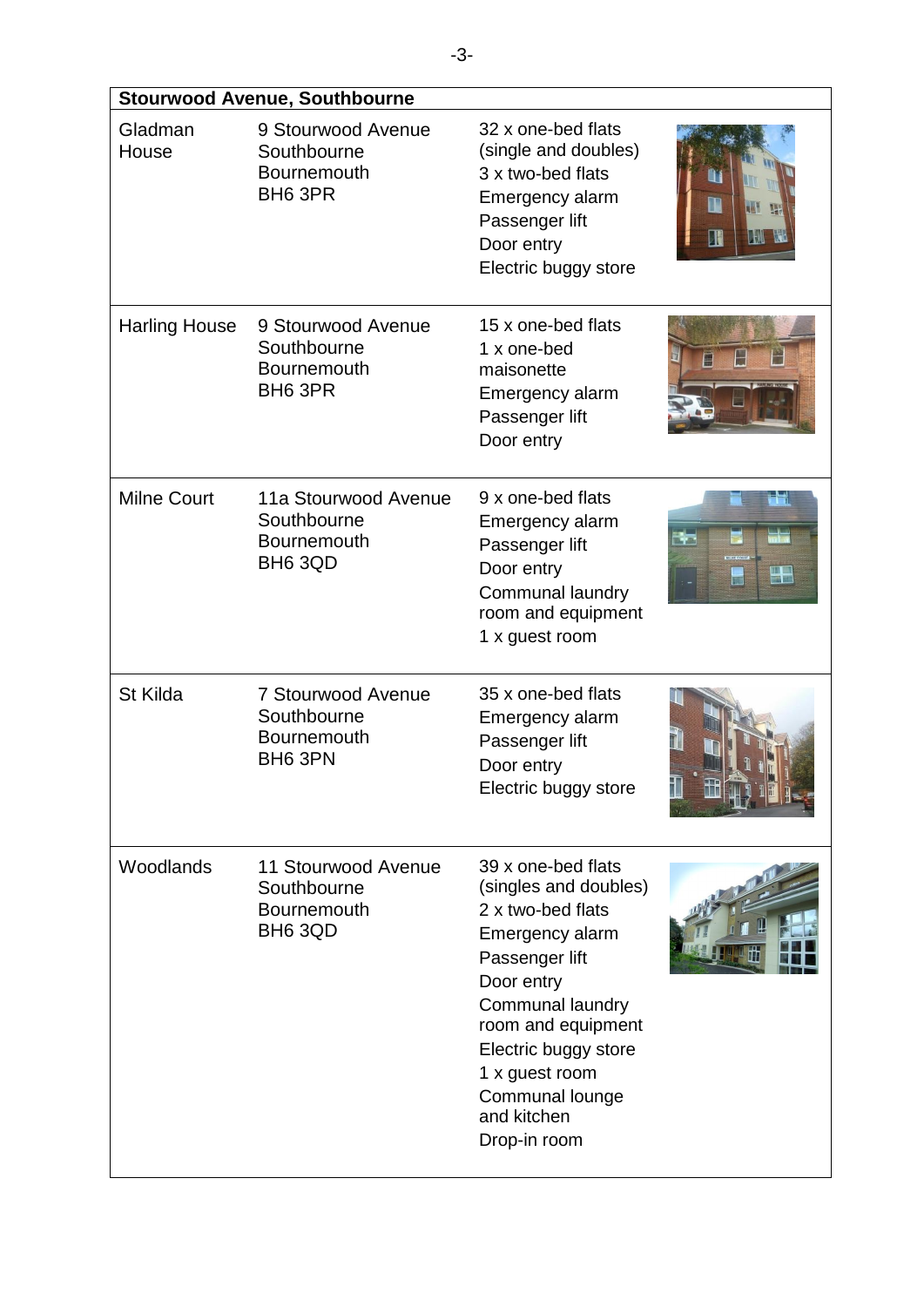| <b>Belle Vue, Southbourne</b> |                                                                              |                                                                                                                                                                                                                                                                                           |                           |  |
|-------------------------------|------------------------------------------------------------------------------|-------------------------------------------------------------------------------------------------------------------------------------------------------------------------------------------------------------------------------------------------------------------------------------------|---------------------------|--|
| Harcourt<br>Grange            | 3 Belle Vue Crescent<br>Southbourne<br><b>Bournemouth</b><br>BH6 3BW         | 14 x one-bed flats<br>Emergency alarm<br>Passenger lift<br>Door entry<br>1 x guest room                                                                                                                                                                                                   | u<br>tu t<br>TO           |  |
| Highfield                     | 1 Belle Vue Crescent<br>Southbourne<br>Bournemouth<br>BH6 3BW                | 10 x one-bed flats<br>2 x two-bed flat<br>Emergency alarm<br>Passenger lift<br>Door entry<br><b>Communal laundry</b><br>room and equipment<br>Drop-in room                                                                                                                                | $\frac{1}{\log n}$<br>EH, |  |
| <b>Redlands</b><br>Court      | 1b Foxholes Road<br>Southbourne<br><b>Bournemouth</b><br>BH <sub>6</sub> 3AS | 15 x one-bed flats<br>Emergency alarm<br>Passenger lift<br>Door entry                                                                                                                                                                                                                     |                           |  |
| <b>Wimborne Road, Kinson</b>  |                                                                              |                                                                                                                                                                                                                                                                                           |                           |  |
| <b>Ace Court</b>              | 71 Wimborne Road<br>Winton<br>Bournemouth<br>BH <sub>3</sub> 7AN             | 12 x one-person<br>studio flats<br>Passenger lift<br>Door entry                                                                                                                                                                                                                           | 版<br><b>Ma</b>            |  |
|                               | Derby Road (extra care, frail elderly, flats)                                |                                                                                                                                                                                                                                                                                           |                           |  |
| Craigleith                    | 9 Derby Road<br>Bournemouth<br>BH1 3PX                                       | 25 x one-bed, two<br>person flats<br>7 x two-bed, three<br>person flats<br>On-site care and<br>support team<br>Emergency alarm<br>2 x passenger lifts<br>Door entry<br>Communal laundry<br>room and equipment<br>Electric buggy store<br>Communal lounge<br>and kitchen<br>1 x guest room |                           |  |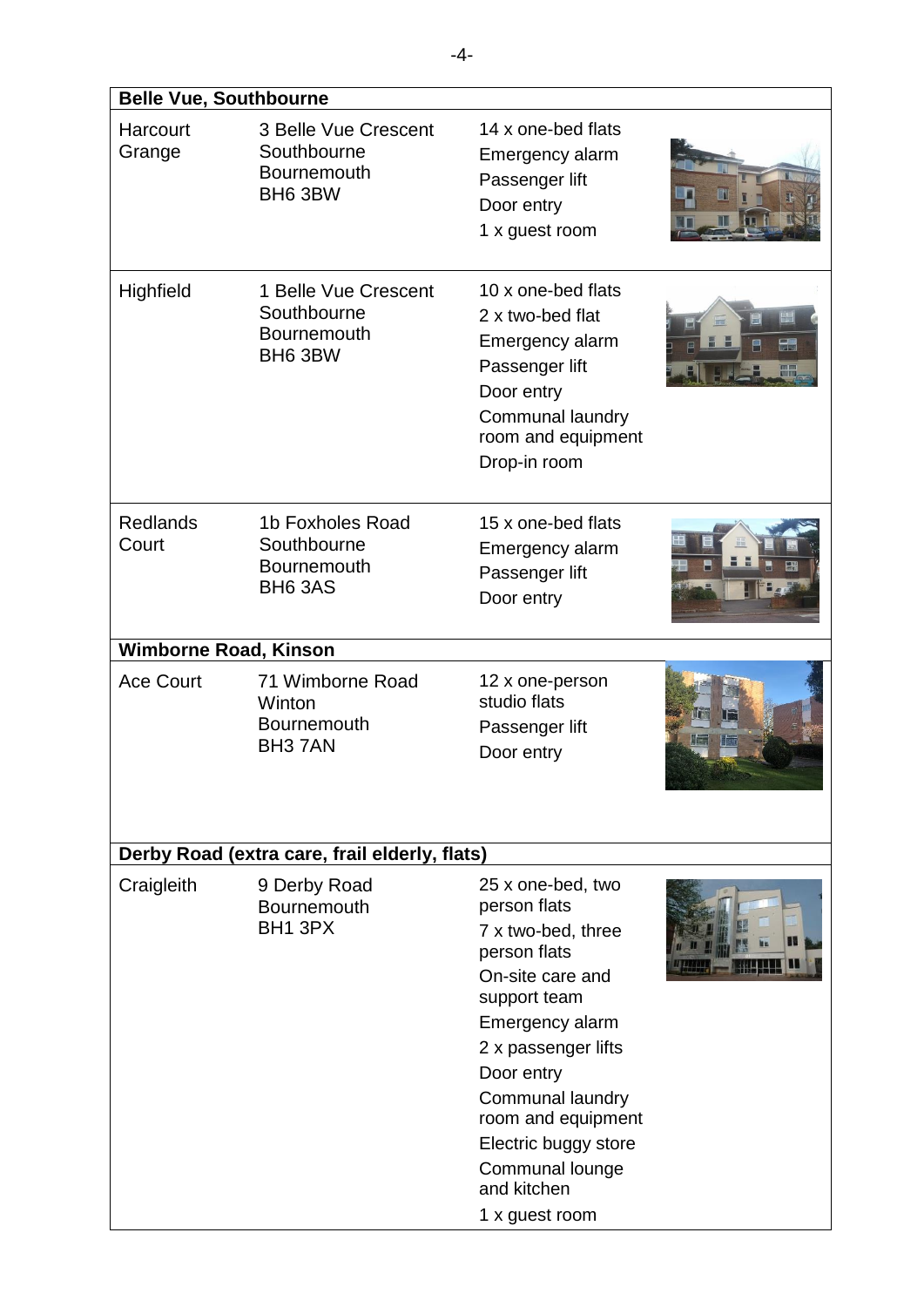Except for Craigleith residents (who have assured shorthold tenancies), after an initial one-year starter tenancy, all other properties automatically convert to an assured tenancy at government regulated 'social' rents (until April 2015 known as 'target' rents), giving long-term security to tenants. Rents include a service charge to cover such items as emergency call system, window cleaning and garden maintenance. Plus, in many cases, heating, lighting, hot water and electricity are included in the service charge costs.

Craigleith has on-site care and support which is managed for us by the Council's appointed contractors who are on site from 6 am to 11 pm, 7 days a week, 365 days a year, and charge residents directly for care and support services.

We have a housing team who offer tenancy related services for all our properties, but we expect people to be independent and make their own arrangements for domestic and personal care/support services, as necessary. A call system provides 24-hour, 365 days a year emergency contact cover on all sites (new tenants may be given the choice to opt out of that service). To actively be considered to become a tenant, you must have 'capacity' to enter into and maintain the terms and conditions of a tenancy agreement and have arrangements in place for any care and support needs you may have.

All properties are let unfurnished and all tenants in flats have access to all the communal lounges (where applicable) and laundry equipment on all sites. Guest bedrooms are available to book at some of our Bournemouth sites, for use by visiting family and friends etc, at a daily charge. We are responsible for all external and communal area decorations and repairs. Animals are normally permitted, with our prior written consent.

#### **Ringwood Properties:**

All flats are set in landscaped communal gardens with non-allocated tenant parking and some designated disabled parking. All are ground or first floor flats but some do **not** have passenger lifts to the first floors. They have door entry systems and 24-hour, 7 days a week, 365 days a year emergency call facilities linked to a Careline system (new tenants may be given the choice to opt out of that service). The properties are located at:

| <b>Flats</b>         |                                                 |                                                                                                                    |   |
|----------------------|-------------------------------------------------|--------------------------------------------------------------------------------------------------------------------|---|
| <b>Christy Close</b> | 88 Hightown Road<br>Ringwood<br><b>BH24 1NP</b> | 8 x one-bed flats<br>1 x entrance<br>Emergency alarm<br>Door entry<br><b>Communal laundry</b><br>No passenger lift | T |